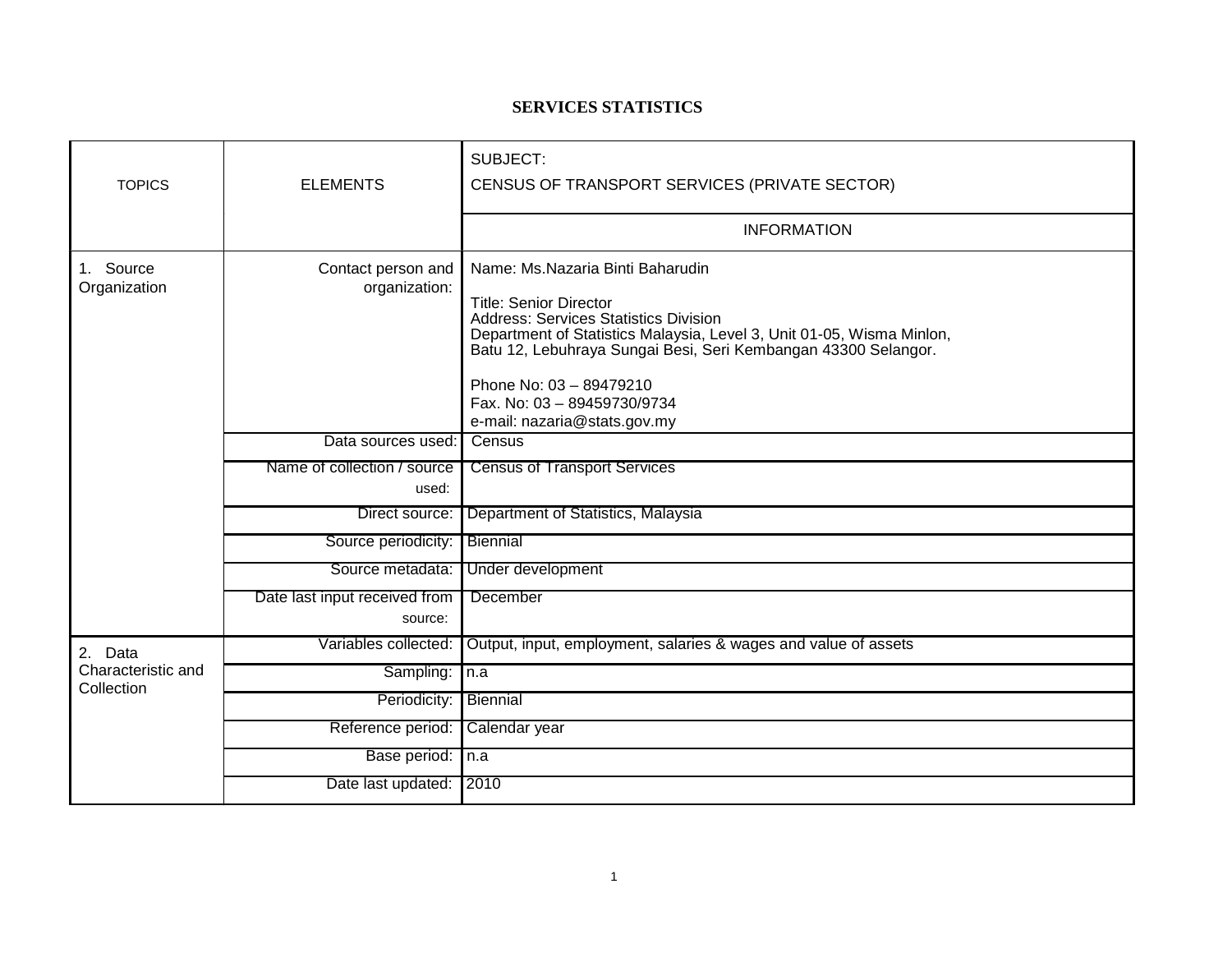|                                                           | Link to release calendar:                     | l n.a                                                          |
|-----------------------------------------------------------|-----------------------------------------------|----------------------------------------------------------------|
|                                                           | Other data characteristics and<br>collection: | l n.a                                                          |
| Statistical<br>3.<br>Population and<br>Scope of the Data  | Statistical population:                       | Establishments                                                 |
|                                                           | Geographical coverage:                        | Malaysia                                                       |
|                                                           | Sector coverage:                              | <b>Private Transport sector</b>                                |
|                                                           | Institutional coverage:                       | Registered establishment involved in transport services        |
|                                                           | Item coverage                                 | 47 Industries                                                  |
|                                                           | Population coverage:                          | 40,599 establishments                                          |
|                                                           | Product coverage:                             | In.a                                                           |
|                                                           | Other coverage:                               | $\mathsf{In}.\mathsf{a}$                                       |
| 4. Statistical<br>Concepts and<br>Classifications<br>Used | Key statistical concepts used:                | International Recommendations for Industrial Statistics (IRIS) |
|                                                           | Classifications used:                         | Malaysia Standard Industrial Classification, 2008              |
| 5. Statistical                                            | Aggregation and consolidation:                | Industry and national level                                    |
| Computation and<br>Dissemination                          | Estimation:                                   | In.a                                                           |
|                                                           | Imputation:                                   | n.a                                                            |
|                                                           | Transformations:                              | n.a                                                            |
|                                                           | Validation:                                   | Structure, consistency, range and logical checks               |
|                                                           | Index type:                                   | n.a                                                            |
|                                                           | Weights:                                      | n.a                                                            |
|                                                           | Seasonal adjustment:                          | In.a                                                           |
|                                                           | Other computation and<br>adjustments:         | n.a                                                            |
|                                                           | Dissemination formats: Printed and digital    |                                                                |